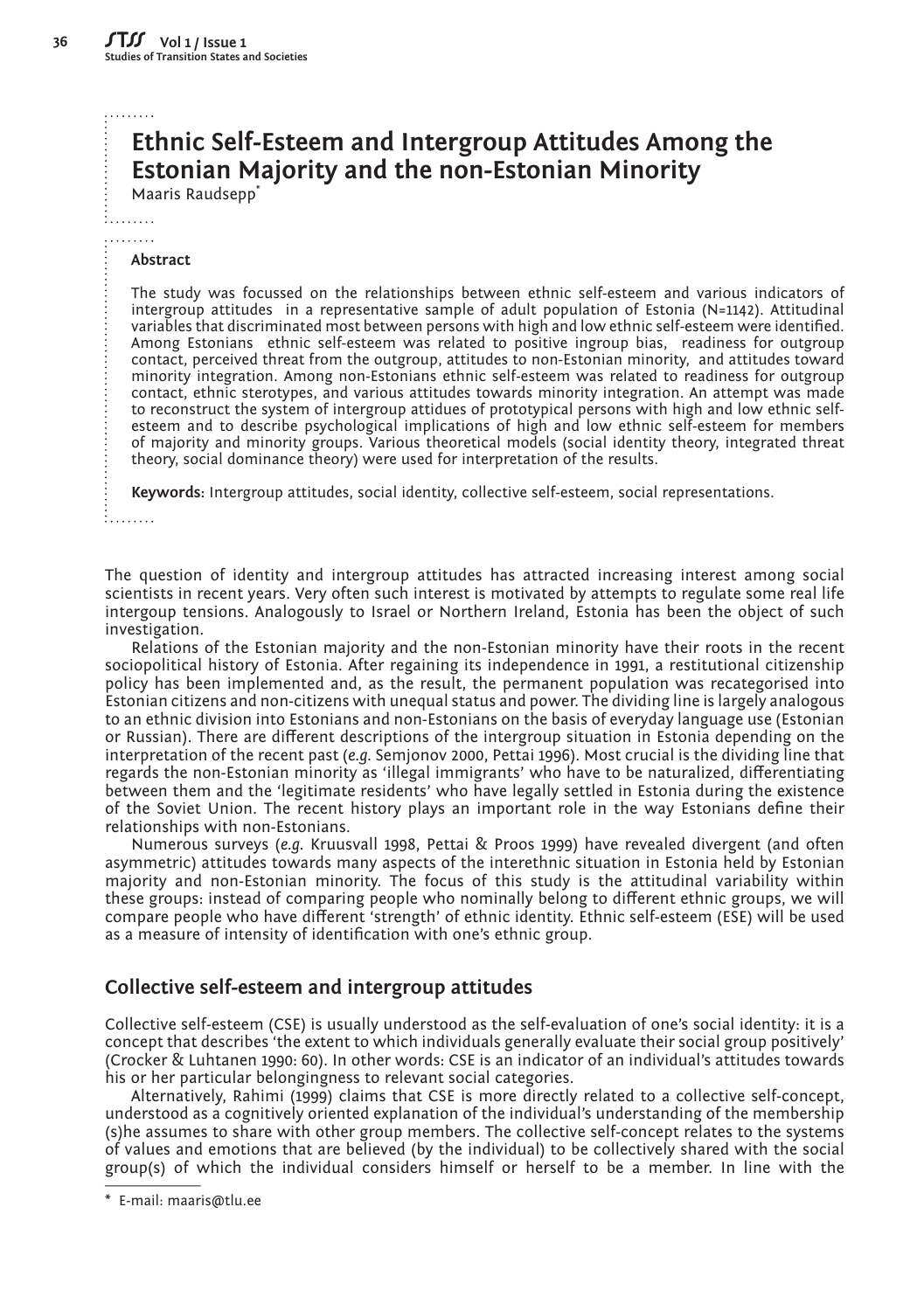constructivist paradigm, Rahimi (1999) defines semiotic collective identity as semiotically constructed and CSE as an attitude towards this identity.

Several studies indicate that CSE (like personal self-esteem) is related to the subjective well-being of a person. An aspect relevant to this study is that CSE affects also the way in which people evaluate ingroups and outgroups, how they perceive the intergroup situation and which strategies they choose in relating to the outgroup.

It is possible to derive opposing hypotheses from social identity theory (Tajfel 1981) concerning the relationship of the collective self-esteem and outgroup attitudes: outgroup hostility may be related both to low and high CSE. Experimental studies with minimal groups and studies of real groups with a history of intergroup conflict have given mixed and controversial results concerning relations between self-esteem and intergroup differentiation (Brown 2000). People with high CSE are more likely to protect their social identity in threatening situations (Crocker & Luhtanen 1990), and tend to use direct confrontation and overt ingroup favouritism in conditions of conflict or perceived threat to their identity (Aberson *et al.* 2000). On the other hand, people with low CSE are more likely to express hostility towards outgroups (as a strategy of ego-protection) and they evaluate outgroup members more negatively than those with high CSE (Luhtanen & Crocker 1992, De Cremer & Oosterwegel 1999, Ruttenberg & Zea 1996). These mixed results concerning the relationship between the level of CSE and outgroup hostility may be caused by the use of different measures and the divergent functioning of various dimensions of CSE. Different CSE subscales have shown different patterns of relations with other variables (*e.g.* Long & Spears 1998). For example, high scores on the CSE public subscale were related to orientation towards intergroup harmony and conciliation in both majority and minority groups in Northern Ireland (Leach & Williams 1999).

There are also indications that relations between different dimensions of CSE with other attitudes and behaviour intentions are different in majority and minority groups (cf. Jackson & Smith 1999, Luhtanen & Crocker 1992, Valk 2000). In Estonia, a variant of the CSE scale has been used in a study on local identity (Uljas & Post 2002), but it has not been applied to the measurement of ethnic identity.

Valk (2000) has studied two dimensions of ethnic identity: ethnic pride and ethnic differentiation (measured by a self-constructed instrument) and their relations with group attitudes and individual self-esteem among Estonian and Russian adolescents. She did not find differences in the level of ethnic pride among Estonians and non-Estonians. However, majority and minority group status had a different impact on the relations between these variables: among Estonians ethnic differentiation was related to a negative outgroup and a positive ingroup evaluation, whereas ethnic pride showed no correlation to either ingroup or outgroup attitudes. Among Russians ethnic pride had a positive correlation both with ingroup and outgroup evaluations. The author concludes that the salience and meaning of different ethnic identity aspects may vary across minority and majority group members. The Estonian ethnic identity seems to be based on ethnic differentiation (self-distinction from other ethnic groups).

Valk & Karu (2000) have described the ingroup variation of the content of ethnic pride among Estonians living abroad and living in Estonia. The meaning of ethnic identity varied considerably among people with an equally strong ethnic pride and a feeling of belonging.

Both these studies have not studied the general population and they have used self-constructed measures that are difficult to relate to similar studies elsewhere. Outgroup attitudes were measured with a single measure. The present study will apply an abridged scale of ethnic self-esteem (Crocker & Luhtanen 1992) and will focus on the relationship of ethnic self-esteem with multiple indicators of intergroup attitudes in a representative sample of the adult population of Estonia. Observing the relationships of ESE with various indicators of outgroup attitudes will enable us to get access to the systemic relations between these attitudes. In particular, we will observe how within-group variability in terms of ESE differentiates the amount and quality of contact with the outgroup, perceived ethnic discrimination, perceived threat, ethnic stereotypes and various minority attitudes. The choice of relevant variables derives from a set of theories on intergroup relations: the social identity theory (Tajfel 1981), the integrated threat theory (Stephan *et al.* 1998, 2000), the social dominance theory (Sidanius & Pratto, 1999), the acculturation theory (Berry 1984), and the intergroup contact model (Allport 1954). Each of these variables has been separately used in empirical studies on ESE or CSE. The aims of this study are the following:

- 1) to find out the set of attitudinal variables that discriminate most between persons with high and low ESE;
- 2) to reconstruct the system of intergroup attitudes of prototypical high and low ESE persons;
- 3) to find out in what sense high and low ESE have different psychological implications for members of majority and minority groups.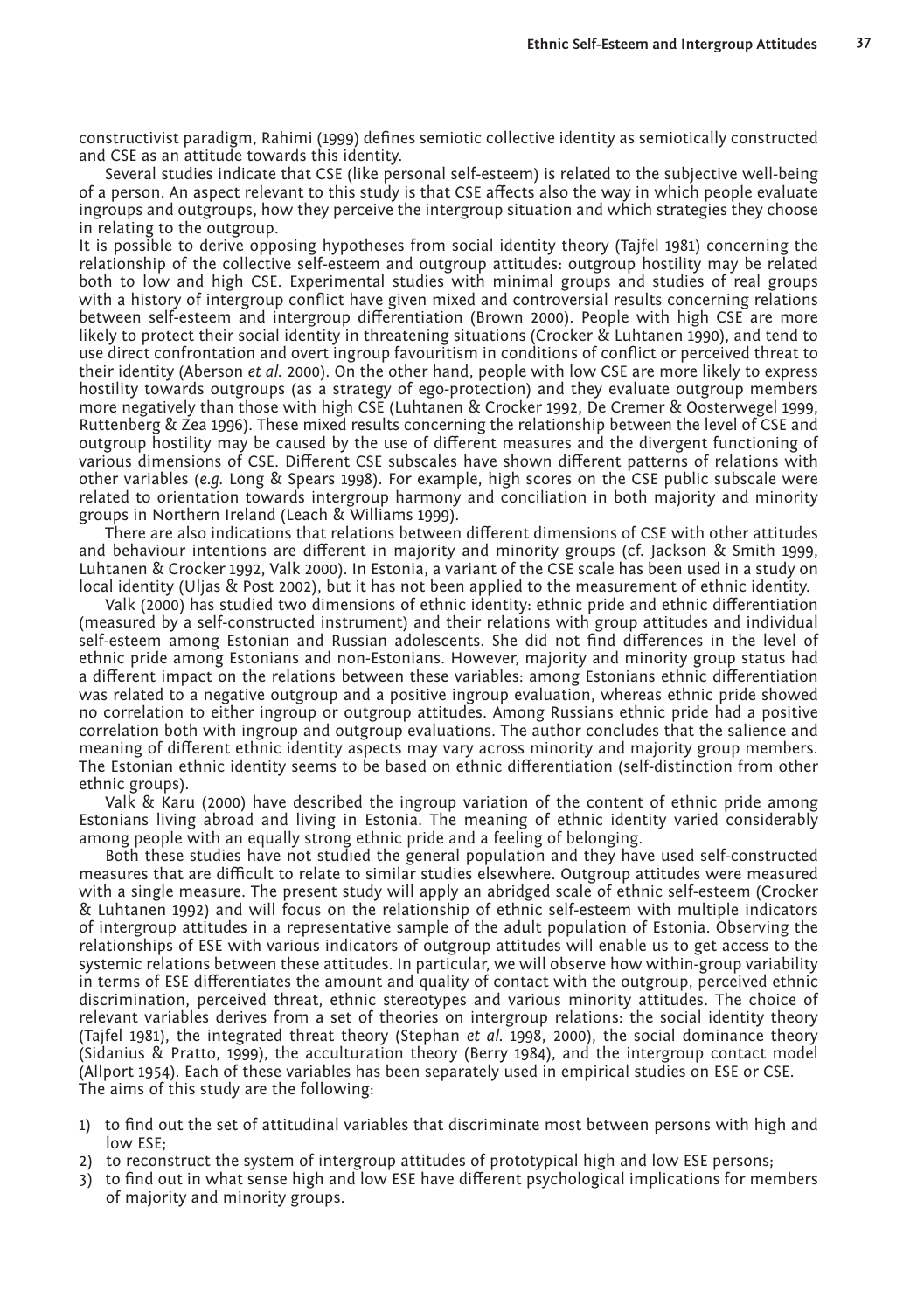# **Theoretical models and hypotheses**

There are various theoretical models that provide a logical framework for the relationships between social identity and intergroup attitudes. We can divide these models into two main groups:

- 1) individualistic models (*e.g.* social identity theory, social categorisation theory), which postulate intraindividual cognitive or motivational explanatory factors (*e.g.* need for positive self-esteem, self-categorisation) and presuppose the individual-based nature of CSE.
- 2) constructivist models (cf. Frable 1997, Doise 1988, 1990, 1998, Breakwell 1993, Rahimi 1999), which focus on contextual (sociohistorical, interpersonal and intergroup) factors that shape social identities and presuppose that social identity is socially (semiotically) constructed and has different meanings for different groups.

In social identity theory, CSE is conceptualised as a stable individual trait. Some authors have expressed doubts in such a conceptualisation of CSE (Long & Spears 1998). Another possibility is to conceptualise CSE and the systems of beliefs related to it as social constructions that emerge and are maintained in a particular cultural and historical context of intergoup relations (cf. Frable 1997, Verkuyten 2000, Rahimi 1999). According to theoretical approaches that focus on sociocultural factors, social identity and CSE are constructions that emerge and are maintained in a dialogical process between individuals and their sociocultural environment (other people, cultural messages). However, these models are descriptive and it is not possible to derive exact predictions from them.

We will present some relevant theoretical approaches together with our hypotheses deriving from these models.

According to the *classical social identity theory* (Tajfel 1981), maintaining sufficiently high self-esteem (or a positive social identity) is the main motivating factor in intergroup bias and ethnocentrism. Positive social self-esteem is acquired through assessing one's group to be better than other groups or as being distinctive from other groups. Low CSE is understood as an indicator of threatened identity, and it is supposed to produce intergroup differentiation. People with high and low CSE will use different strategies for supporting their identity. High CSE will lead to the enhancement of the ingroup, and low CSE will use the tactic of outgroup derogation for enhancing their self-esteem.

As an elaboration of this theory, Jackson & Smith (1999) consider the perception of the intergroup context as one dimension of social identity. They describe two subtypes of social identity: *secure and insecure social identity,* with the perceived threat from the outgroup as the main differentiating factor. Outgroup negativity is caused by a perceived threat from the outgroup. Only if a person has an *insecure* social identity, he or she tends to perceive intergroup relations as competitive, conflicting and threatening, and to reject other groups. Differently from classical social identity theory the authors suppose that low CSE is not necessarily the only indicator of threatened identity, and that persons with high CSE may also have an insecure and subjectively threatened identity. Here the relationships are probably bidirectional: insecure identity causes hostility, and the perception of threat from the outgroup causes insecurity of identity.

According to Jackson & Smith (1999*), secure* social identity (whether high or low) need not be related to a negative attitude towards the outgroups; on the contrary, intergroup relations are seen in a positive light by such people. Perceived positive intergroup relations do not pose a threat to identity and lead to a low level of outgroup negativity. A prediction from this model is that intergroup bias in the form of outgroup derogation will be more strongly related to an insecure social identity, and a secure social identity will be related to a more positive view of the outgroup.

Verkuyten (1998) has reported that ESE was negatively related to *perceived group discrimination.*  In a study of minorities in Holland, he found that perceived group discrimination was related to ethnic self-esteem, but not to individual self-esteem. The author supposes that the relationship may be bidirectional: ESE influences the perception of discrimination, and perceived discrimination affects CSE.

Similarly, Rahimi (1999) has found that CSE was negatively related to *perceived racism* (persons with low CSE perceive more situations as racist, especially when targeted at their ingroup members). He interprets the result as an indication of the defensible interpretation of the environment by persons with low CSE.

The *integrated threat theory* (Stephan *et al.* 1998) distinguishes four types of threats that can cause prejudice and negative attitudes related to the outgroups: realistic threats (*e.g.* economic threats, immigration, crime, pollution), symbolic threats (perceived group differences in morals, values, norms,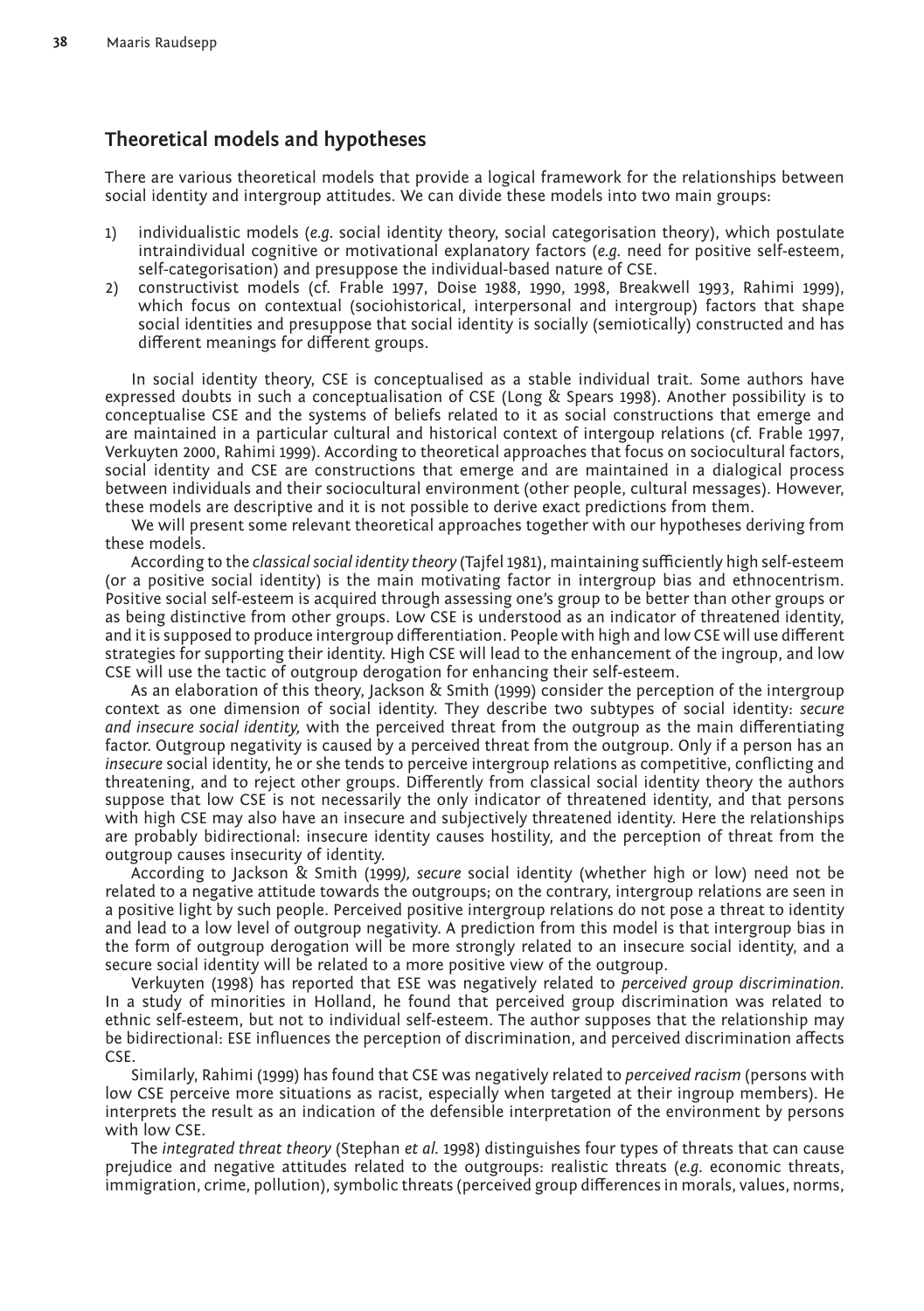*etc*.), intergroup anxiety (embarrassment on the interpersonal level) and negative stereotypes (beliefs that outgroup members are aggressive, dishonest, *etc*.). In our questionnaire, several questions dealt with *realistic and symbolic threats*. In line with the *realistic group conflict theory* (Campbell 1965) and the *integrated threat theory* (Stephan e*t al.* 1998), an objective conflict of interests between groups (*i.e.* a real threat from the outgroup) and a perception of symbolic threat from the outgroup increase ethnocentrism. Studies in Northern Ireland (*e.g.* Leach & Williams 1999) and Israel (*e.g.* Rouhana & Fiske 1995) seem to corroborate this proposition. In particular, a significant positive relation was found between perceived threat and right-wing political orientation in Israel, and Jews and Arabs did not share the same sources of threat: for Jews the existence of the Arab minority itself is threatening, whereas the Arabs perceive their exclusion from the institutional power. In Estonia, divergent sources of outgroup anxiety among Estonians and non-Estonians have been described by Kruusvall (1998): Estonians expressed anxiety related to symbolic threats from the outgroups (especially concerning the Estonian language usage), whereas non-Estonians were mostly worried about state policy concerning the minorities. According to this line of reasoning, we can expect that ESE will have a differentiating effect on the perception of threat from the outgroup.

There are indirect indications that the level of ESE is also related to a preferred *strategy of intergroup adjustment (acculturation).* The theory of acculturation by J.Berry (1984) defines four major strategies of mutual adjustment or identity orientations, depending on whether or not members of a group 1) want to maintain their distinct group identity, and 2) want to have positive relationships with the outgroups (integration, marginalisation, separation and assimilation orientations). A study on the relationship between identity and intergroup strategies (Bergman 1998) indicates that within-group variations in the identity construction were consistently related to specific strategies (evaluations and actions) towards the outgroup members. Jasinskaja-Lahti (2000) reports results concerning the relationship of perceived discrimination to acculturation strategies among Russian speaking adolescents in Finland: the more they were oriented towards assimilation and integration, the less perceived discrimination they reported, whereas the more they were oriented towards separation or marginalisation, the more discrimination they perceived.These relationships will be tested in our study, where ESE is understood as a result of identity construction.

According to the *social dominance theory* (Sidanius & Pratto 1999), social dominance orientation is a basic psycho-social-institutional mechanism that produces and maintains group-based hierarchical relations. A generalised orientation towards group-based hierarchy or equality is formed as a combination of individual tendencies and shared beliefs (legitimising myths) that provide moral and intellectual legitimacy for social practices, which support or reduce group-based social inequalities in the society. SDT relates personality characteristics, individual behaviour, shared societal beliefs, and institutional systems, integrating both an individual level and a societal level of analysis.

Based on the line of reasoning presented above, we propose the following hypotheses for our study:

- 1. persons with high and low ESE will differ also in the magnitude and pattern of their attitudes towards the outgroup and interethnic relations. There are theoretical reasons to expect that persons with high and low ESE will show different scores on the measures of group bias, perceived discrimination, and perceived threat.
- 2. various attitudes that differentiate persons with high and low ESE are interrelated and form certain patterns, so that they can be described as a system
- 3. high and low ESE will have different implications for members of majority and minority groups

## **Method**

## Sample

The study is based on the results of a joint project 'Monitoring of integration 2000' which was carried out by a group of researchers from Tallinn Pedagogical University and the Open Society Institute (grant awarded by the Foundation for Integrating non-Estonians). The survey was carried out at the Saar Poll in March 2000, using a national representative sample of 1,142 respondents. The sample consists of 655 Estonians (57.3%) and 483 non-Estonians (42.7%), of whom 408 were Russians (35.7%), 35 Ukrainians (3.1%), 19 Byelorussians (1.7%), three Jews (0.3%), five Finns (0.4%) and 13 persons of other ethnic origin (1.1%). Among non-Estonians 211 persons (18.5% of the whole sample) are citizens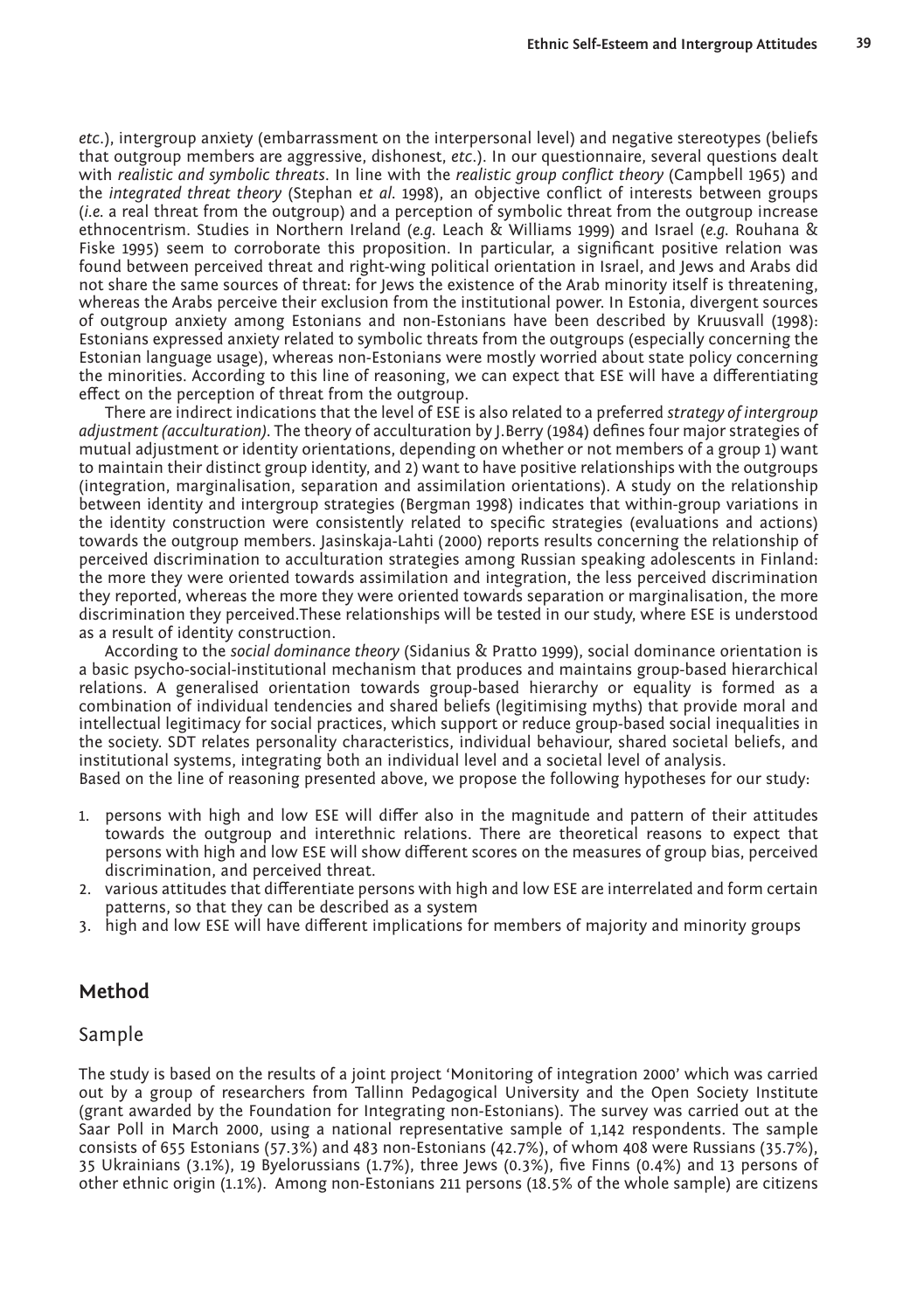of Estonia, 160 persons (14.0%) are without any citizenship (bearers of an alien's passport), 101 persons (8.9%) are citizens of Russia and 13 persons (1.1%) are citizens of some other state. The following analysis will compare Estonians and non-Estonians.

## Measures and procedure

The questionnaire was designed by the work group with the objective of monitoring interethnic attitudes in Estonia. Many questions were composed on the basis of widespread propositions expressed in the Estonian media. For the purpose of this study, measures of outgroup contact (perceived discrimination, perceived threat, *etc*.) were chosen among these questions. In some cases, single item measures were used (*e.g.* minority attitudes, attitudes toward integration). In other cases, summation indexes were constructed (*e.g.* index of perceived symbolic and realistic threat, index of group bias, index of readiness for outgroup contact).

The *amount of contact with the outgroup* was measured by two summation indexes, each composed of 6 items (interaction with the outgroup members now and ten years ago).

The *Quality of contact with the outgroup* was measured by a question concerning the amount of help from the members of the outgroup, and a summation index of five items concerning the frequency of ethnic conflicts in different spheres of life.

*Readiness for outgroup contact* was operationally defined as a score on the summation index of four items (presented in Table 1).

*Perceived ethnic discrimination* was operationalised as a score on a 1-item measure of general discrimination (Are any ethnic groups discriminated in Estonia? 1- often …. 4 - not at all) and on a 1-item measure of personally experienced ethnic discrimination (Have you personally experienced ethnic discrimination?). In addition, the *perceived economic inequality between Estonians and non-Estonians* was measured (summation index of two items presented in Table 2).

*Ethnic stereotypes (group bias)* were measured by comparing and ranking 16 traits according to how well they characterise Estonians and local non-Estonians in general. Two indexes were computed, first, a group bias index as a difference between characterising power of a trait to Estonians and non-Estonians (subtracting the sum of respective values from each other): the more the value of the index is below zero, the more in favour of Estonians this trait is evaluated to be, and the more it is above zero, the more it is evaluated as being characteristic to non-Estonians. The other index (the Positivity index) was constructed by summing all scores to positively evaluated traits and subtracting scores to 2 negatively evaluated traits (sloppy, alcoholic). The less the value of the index is, the more positive is the average assessment of Estonians or non-Estonians.

*Minority attitudes* were measured by a battery of questions that reflect widespread opinions about the position of non-Estonians in Estonia.

P*erceived threat from the outgroup* was operationalised as a score on two summation indexes, each constructed of three items. The two indexes were the index of symbolic threat (*If citizenship of Estonia will be given without the language exam, it will threaten 1) the existence of the Estonian nation, 2) the existence of Estonian language, 3) the existence of the Estonian state)* (*alpha* = 0.935) and the index of realistic threat (*Do you think that the existence of different ethnicities in Estonia will increase 1) crime in Estonia, 2) spread of drugs in Estonia, 3) spread of prostitution in Estonia 1 - yes, 3 - no)* (*alpha* = 0.896).

*Attitudes towards integration* were measured by two sets of questions that concern the importance of various aspects of integration ('meaning of integration') and assessment of the successfulness of integration ('assessment of integration').

An indication of outgroup attitudes is also an index of *rights entitlement.* A block of questions measured attitudes concerning readiness to entitle various political, social and economic rights to different categories of Estonian inhabitants (all inhabitants, citizens and those having residence permit, only citizens, only Estonians). Two indexes were constructed by counting the responses that were restrictive (rights only to Estonians and to citizens) and responses that were not restrictive (rights to all inhabitants and to those with residence permits).

ESE was measured using a shortened and modified version (eight items) of the CSE scale (Luhtanen & Crocker 1992). We used a race-specific variant of the instrument where all questions were referring to one's ethnic group (cf. Susag 1999, Lilli & Diehl 1999).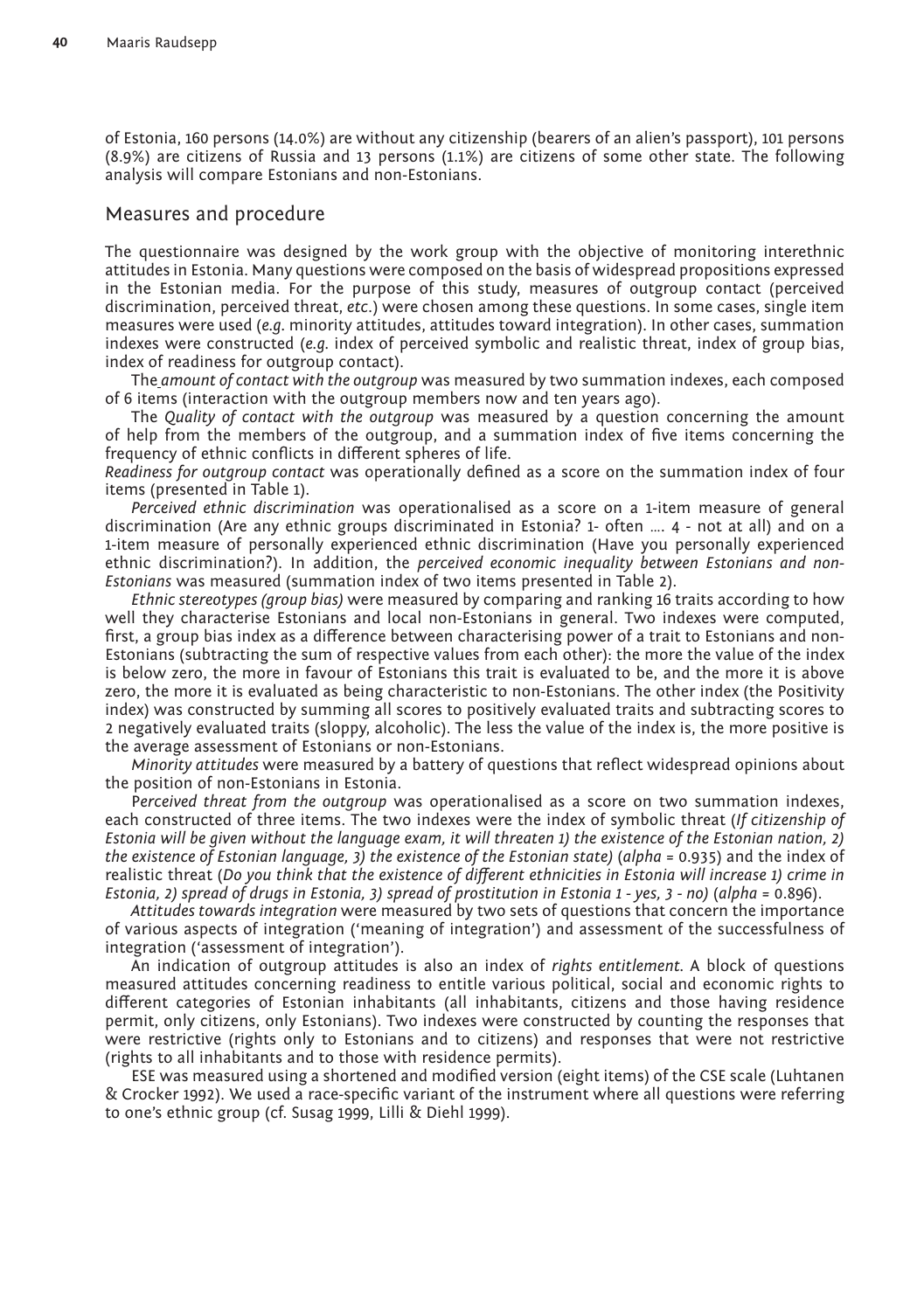## Data analysis

To examine our hypotheses, mean scores of persons with high and low ESE were compared (using an analysis of variance) on the measures of intergroup attitudes. Thereafter, discriminant function analysis was applied in order to find attitudinal variables that differentiate most between persons with high and low ESE.

For analytical purposes, we also distinguished persons with high and low ESE. Differentiation of groups of people with high and low levels of ESE was based on a 1/3 split, separately for Estonian and non-Estonian samples. Estonians whose ESE index was above 4.33 were classified as high ESE (N=202), and those whose ESE was below 3.829 were low ESE persons (N=197). Non-Estonians with the ESE index below 3.49 were classified as having low ESE (N=161) and those with the ESE index above 4.0 were classified as having high ESE (N=142).

## **Results**

## Relations of ESE to other variables

In order to examine our hypotheses that persons with high and low ESE differ on certain attitudinal variables, we performed an analysis of variance and a correlational analysis. The results will be presented separately for each group of variables.

#### *Contacts with the other ethnic group*

The *Amount and kind of contacts* with the other ethnic group in different spheres of life is related to ESE only among Estonians, and the relationship is not uniform: among people with low ESE there are slightly more of those who have non-Estonians in their family (13.1% compared to 6.6%), whereas among people with high ESE there are relatively more of those who have contacts with non-Estonians as neighbours, co-workers or co-students.

The *Quality of contacts* with other ethnic group is marginally related to ESE only among Estonians. Among those who have low ESE, there are relatively more people who have positive personal experiences with the outgroup (respectively 42.6 and 32.8% have got help from non-Estonians). A general perceived level of interethnic conflicts or personally experienced conflicts on ethnic grounds was not related to ESE.

**Table 1.** Attitudes to different forms of contacts between ethnic groups: Mean scores in different ESE groups and analysis of variance results *Would you go to…. (1 – on the first occasion….5 – never)*

|                                                   | Low ESE | High ESE |        | p     |
|---------------------------------------------------|---------|----------|--------|-------|
| Estonians                                         |         |          |        |       |
| Live in a city where majority of inhabitants are  | 3.59    | 3.98     | 29.635 | $***$ |
| Live in a quarter where majority of neighbors are | 3.49    | 3.84     | 30.092 | $***$ |
| Work in a firm where majority of colleagues are   | 3.20    | 3.48     | 16.256 | $***$ |
| Live in a family where some members are           | 3.73    | 3.99     | 16.993 | $***$ |
| <b>Non-Estonians</b>                              |         |          |        |       |
| City                                              | 2.76    | 3.09     | 6.242  | $***$ |
| Neighbors                                         | 2.57    | 2.77     | 7.755  | ∗     |
| Co-workers                                        | 2.55    | 2.84     | 4.693  | $***$ |
| Family                                            | 3.09    | 3.51     | 6.189  | $***$ |

 $*$  p<0,05  $**$ p<0,01  $**$ p<0,001

As Table 1 shows, the results present a very clear picture: the relation between ESE and the readiness to contact is moving in the same direction among Estonians and non-Estonians.

While the actual amount and quality of contacts with the outgroup were weakly related to ESE, *general readiness* to interact with the other ethnic group was significantly related to ESE both among Estonians and non-Estonians. The readiness to interact with the representatives of the other ethnic group is strongly related to the level of ESE (more strong relationship among Estonians): the lower ESE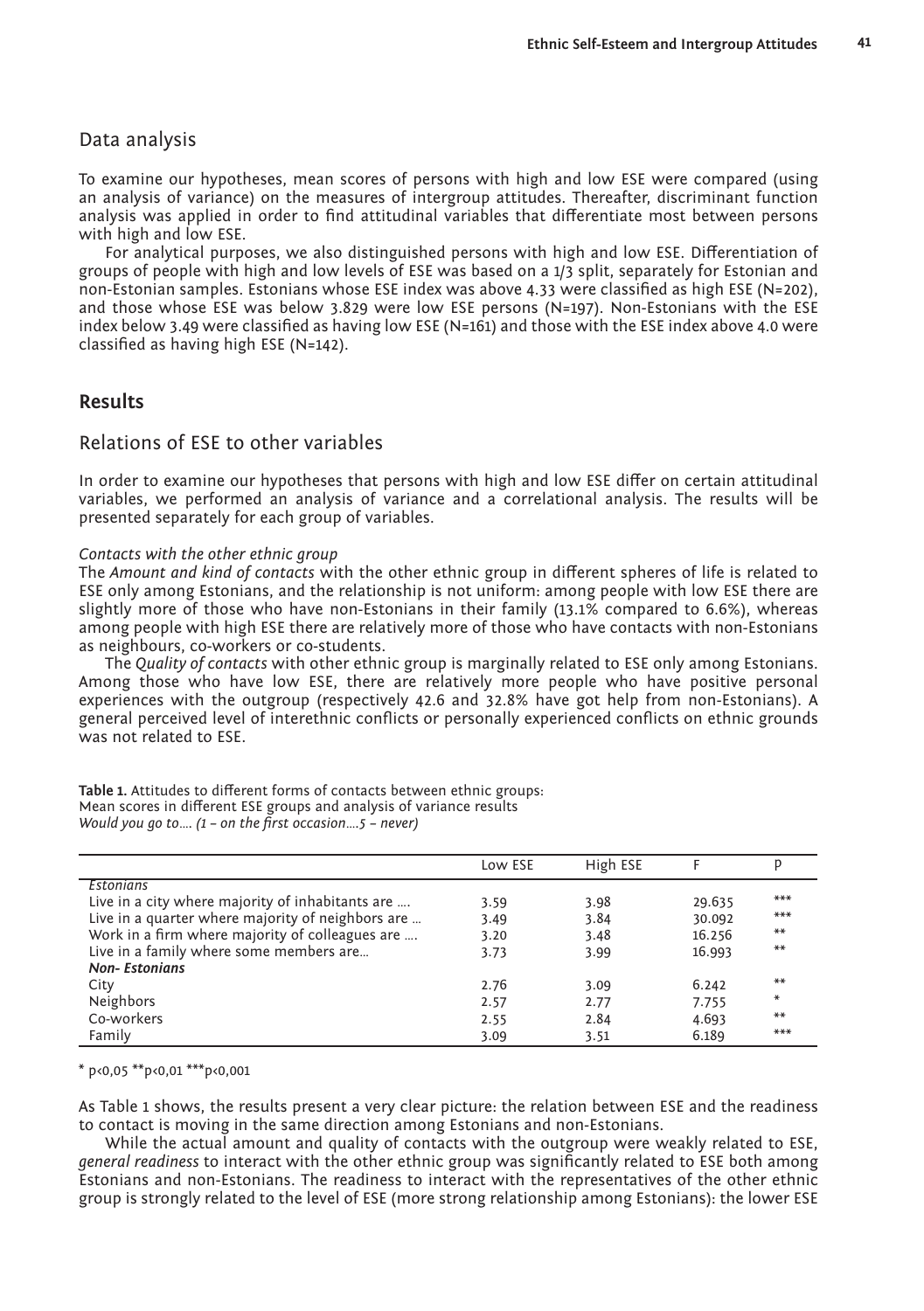is, the greater is the readiness to interact with the other ethnic group in different spheres of life, and vice versa: the higher ESE is, the weaker is the readiness to have daily contacts with the outgroup

**Table 2.** Perceived inequality between ethnic groups: Mean scores

*Please assess economic inequality between the following groups in contemporary Estonia (1 – very great inequality…5 – there is no inequality)*

|                                    | Low ESE | High ESE |       |  |
|------------------------------------|---------|----------|-------|--|
| Estonians and non-Estonians        | 2.50    | 3.10     | 0.001 |  |
| Estonian citizens and non-citizens |         | 14.د     | 0.001 |  |

## *Perceived discrimination*

ESE is significantly related to the *perception of ethnic discrimination in Estonia.* Correlation between the index of ESE and perceived discrimination measure was 0.126\*\*\*, but only among Estonians (the higher ESE is, the less perceived discrimination). The higher ESE is, the less discrimination is noticed in general in Estonia. There was significant difference between the mean scores of this item among persons with high ESE (M=3.64) and low ESE (M=3.47), p<0.01. The same pattern is revealed in the whole sample and only among Estonians: people with low ESE are more sensitive towards ethnic discrimination, whereas people with high ESE tend to deny the existence of ethnic discrimination in Estonia.

*Personally experienced discrimination* was not related to ESE among Estonians, but it had a weak relationship with ESE among non-Estonians (Mean (low ESE)= 2.30, Mean (high ESE) =2.52, p<0.05).

Correlations between perceived abstract and concrete discrimination were rather strong, especially among non-Estonians: Estonians 0.400\*\*\*, non-Estonians 0.569\*\*\*. Verkuyten (1998) reports similarly moderate correlations between perceived group (abstract) and individual (concrete) discrimination.

## *Perceived inequality between Estonians and non-Estonians*

Estonians with low ESE are more sensitive towards social inequality between different ethnic groups. Estonians with higher levels of ESE tend to be less sensitive towards social inequality (Table 2).

#### *Perceived threat from the outgroup*

The higher ESE is among Estonians, the more symbolic threat is perceived to stem from granting Estonian citizenship to persons who do not know the Estonian language sufficiently enough (Table 3).

#### **Table 3.** Perceived threat among Estonians: Mean scores

*If citizenship of Estonia will be given without the language exam, it will threaten g) the existence of the Estonian nation, h) the existence of the Estonian language, I) the existence of the Estonian state*

|                                            | Low ESE | High ESE |       |
|--------------------------------------------|---------|----------|-------|
| Threat to the existence of Estonian nation | 2.37    | 2.08     | 0.001 |
| Threat the existence of Estonian language  | 2.19    | 1.96     | 0.01  |
| Threat to the existence of Estonian state  | 2.58    | 2.30     | 0.001 |

Correlation with the index of ESE and the index of symbolic threat among Estonians is 0,116\*\* and among non-Estonians  $r=0,139**$ . The higher ESE is among Estonians, the more they perceive a threat from non-Estonians who will become citizens without the knowledge of Estonian language. Among non-Estonians the relation is opposite: the higher ESE is, the less threat they admit (*i.e*. the more they oppose to the claims by Estonians).

Other measures of perceived threat (threat from Russia, how probable is that conflicts between Estonians and non-Estonians threaten Estonian security?) had highly significant differences in mean values among Estonians and non-Estonians, but different levels of ESE separately in the Estonian and non-Estonian group did not differentiate the level of perceived threat.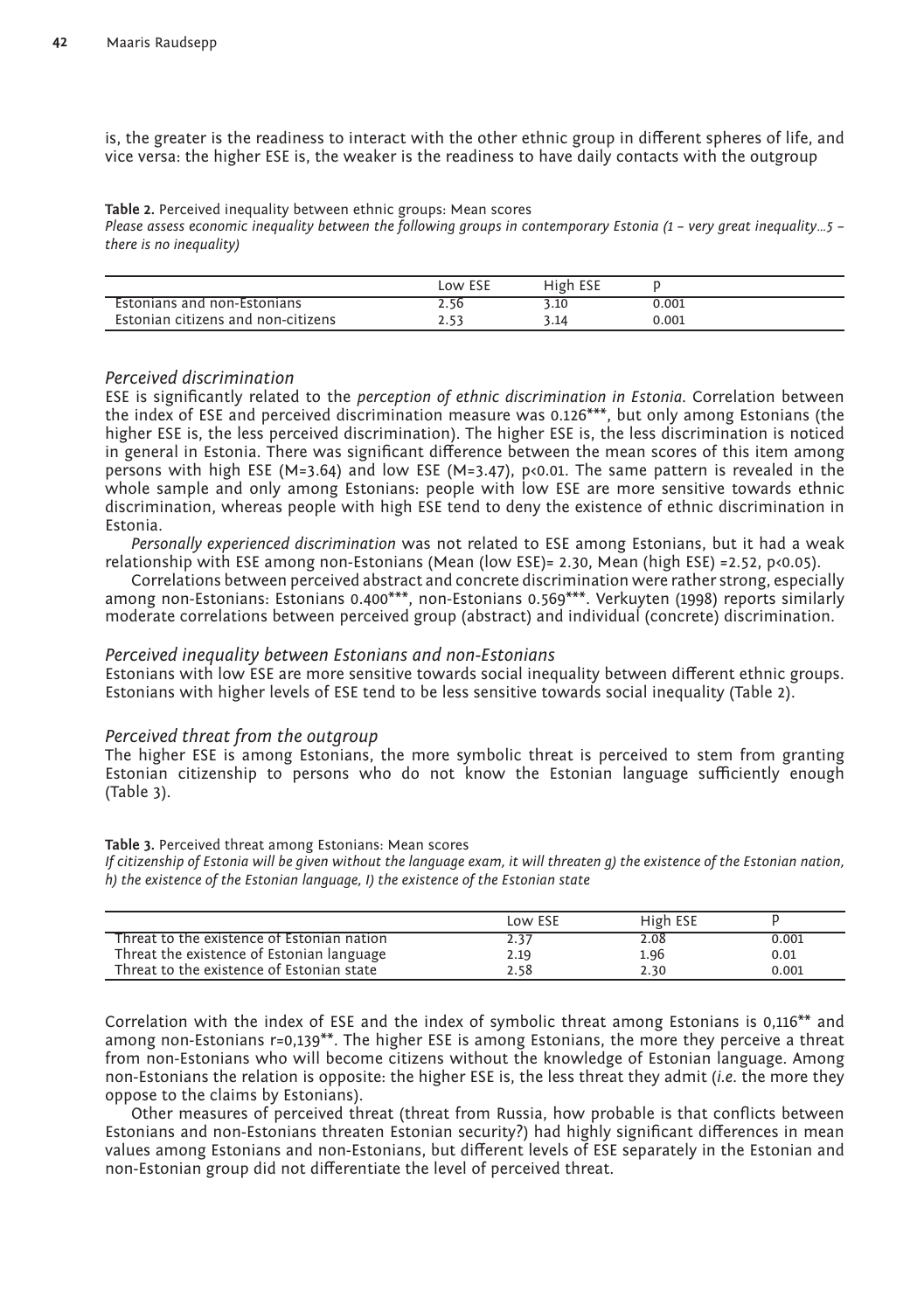## *Attitudes related to the position of non-Estonians in Estonia*

Next we will observe a question battery that deals with the general attitude towards the position and role of non-Estonians in the Estonian society (only significant differences are reported) (Table 4).

**Table 4.** Beliefs about the position of non-Estonian minority: Mean scores

| Item                                                                           | low ESE | high ESE |       |
|--------------------------------------------------------------------------------|---------|----------|-------|
| Actual homeland of local non-Estonians is Estonia                              | 2.41    | 2.79     | $***$ |
| Cultural and historical heritage of non-Estonians is well protected in Estonia | 2.49    | 2.16     | $***$ |
| Knowledge of Estonian should be compulsory                                     | 1.79    | 1.48     | $***$ |
| Emigration of non-Estonians would be useful for Estonia                        | 2.53    | 2.14     | $***$ |

Estonians with low ESE tend to agree more with the statement that Estonia is the homeland of local non-Estonians. Estonians with high ESE tend to not agree with this statement. Estonians with low ESE are more worried about the protection of cultural and historical heritage of non-Estonians, whereas persons with high ESE tend to be satisfied with the present situation. Estonians with low ESE tend to believe more that non-Estonians are loyal to the Estonian state, whereas Estonians with high ESE tend to doubt this assertion. Estonians with high ESE support strict language requirements more. The data indicates that Estonians with high ESE tend to perceive more symbolic threats that are related to the lack of knowledge of the Estonian language by non-Estonians and living in separate cultural and informational worlds. Relatively more Estonians with high ESE believe that if non-Estonians leave the country, it would be useful for Estonia. Estonians with high ESE tend to believe more that Estonians and non-Estonians live in separate worlds of culture and information.

The results support the hypothesis that high and low ESE persons showed significant differences in their scores on outgroup attitudes.Among non-Estonians, only two items were rated differently by persons with high and low ESE.Among non-Estonians, higher ESE is related to a slightly stronger opposition to the statement that the emigration of non-Estonians could be useful for Estonia. Non-Estonians with higher ESE tend to agree less with the statement that Estonia provides better opportunities for improving their living conditions than Russia. So we see that non-Estonians with high ESE tend to express more opposition to Estonian's perceived threat connected to the disloyalty of non-Estonians and the dissimilarity of non-Estonians.

The higher ESE is among Estonians, the less they consider Estonia as a real homeland for local non-Estonians, the more they would like to make the Estonian language compulsory for all, and the more they support the emigration of non-Estonians. The questions on language and the emigration of non-Estonians correlate with ESE in the opposite directions among Estonians and non-Estonians.

An integrative exclusion index has been constructed on the basis of separate items of this question battery (Kruusvall 2000), which describes the general attitude of keeping away the minority group (the greater the value of the index, the more a person has the tendency to exclude the non-Estonians).

| Level of exclusion | Mean value of ESE (Estonians) |
|--------------------|-------------------------------|
| 0 lowest           | 3.84                          |
|                    | 3.94                          |
|                    | 4.02                          |
| 3 highest          | 4.12                          |

**Table 5.** Mean values of exclusion index in groups with low, medium and high ethnic self-esteem

The correlation between the index of ESE and the index of exclusion is rather high ( $r=0.234**$ ). Comparing the mean values of ESE on different levels of exclusive attitude (Table 5), we see a clear relationship: the more Estonians tend to exclude non-Estonians, the higher their level of ESE is. Or in another way: Estonians whose attitude is more tolerant towards non-Estonians, have a lower level of ESE.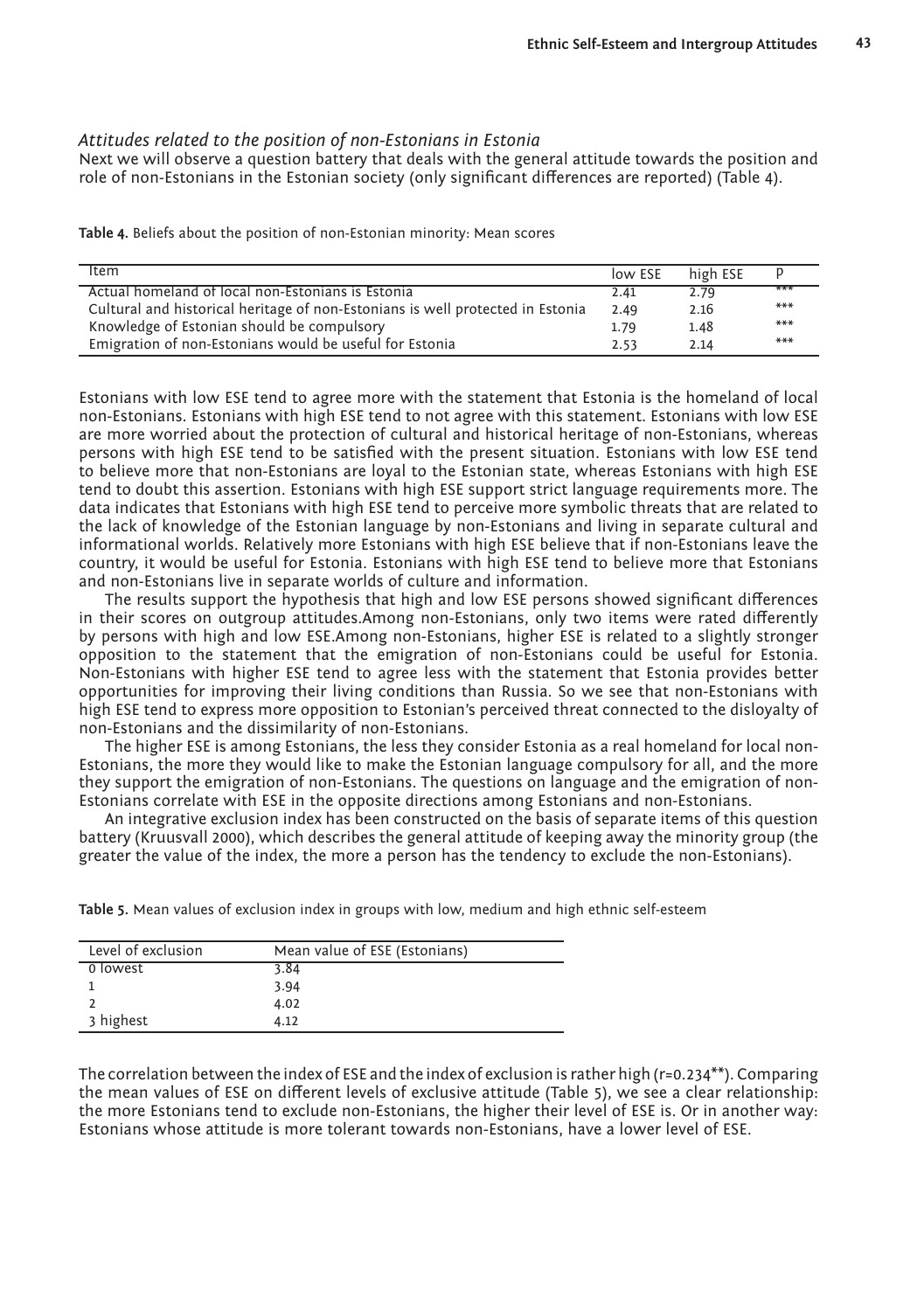# Discriminating variables

One of our research aims is to find out the set of attitudinal variables that discriminate most between persons with high and low ESE. How do people with low and high ESE differ in attitudes towards outgroup and intergroup relations in Estonia? Which attitudes are most important as predictor variables in predicting low and high ESE group membership? In order to find the answer to this research question, we applied discriminant function analysis, which allows us to evaluate the distinctions among the groups on the basis of a set of attitudes. We will explore the predictors contributing to the difference among groups on the dimension that differentiates the groups, and the degree to which we can accurately classify members into their respective groups.

We separately compared Estonians and non-Estonians who had low and high scores on the ESE measure (lowest 1/3 and highest 1/3, respectively). The predictors were all variables that showed significant group differences in the one-way analysis of variance.

A. Within-group differences among Estonians with high and low ESE.

When 22 predictors (that showed significant group differences in a one-way analysis of variance) were used, the discriminant function was highly significant (Wilks' *Lambda* = 0.674, p<0.001). This means that there is a reliable separation of the high and low ESE groups based on all 22 predictors combined. A total of 78.3% cases were correctly classified on the basis of this discriminant function.

The matrix of correlations between predictors and the discriminant function (Table 6) suggests that the best predictors for distinguishing between Estonians with high and low ESE are: pro-Estonian ingroup bias, belief that Estonian language knowledge should be compulsory, readiness for outgroup contact, attitude toward considering Estonia as a real homeland for non-Estonians, readiness to allocate rights to various categories of people in Estonia, attitude towards the emigration of non-Estonians and a general exclusive attitude towards non-Estonians. Least differentiating were perceived discrimination, perceived symbolic threats and defining integration through changes in the legislation concerning non-Estonians.

| Predictor variable                     | Correlation |
|----------------------------------------|-------------|
| Positive ingroup bias                  | 0.528       |
| Knowledge of Estonian                  | 0.427       |
| Readiness for outgroup contact         | $-0.410$    |
| Estonia is a real homeland             | $-0.395$    |
| Learning in Estonian schools           | 0.378       |
| Entitlement permissiveness             | 0.366       |
| Emigration                             | 0.357       |
| Exclusion                              | $-0.330$    |
| Separate worlds                        | 0.292       |
| Loyalty                                | 0.291       |
| Political participation                | 0.252       |
| Realistic threat                       | 0.250       |
| Estonian language knowledge            | $-0.239$    |
| Experienced help from outgroup members | $-0.227$    |
| Increase in parliament                 | $-0.223$    |
| Cultural heritage                      | 0.196       |
| Experience of political repressions    | 0.193       |
| Perceived inequality                   | $-0.166$    |
| Symbolic threats                       | 0.144       |
| Perceived discrimination               | $-0.032$    |
| <b>Canonical R</b>                     | 0.571       |
| Eigenvalue                             | 0.484       |

**Table 6.** Correlations between predictors and the discriminant function: Estonians

Estonians with high ESE have more positive ingroup stereotypes and they are less ready for contacts with outgroup members. Their attitudes towards minorities can be characterised as more exclusivist (Estonia is not their real homeland, restrictive attitudes towards the entitlement of rights to various categories of people in Estonia, agreement that the emigration of non-Estonians would be useful and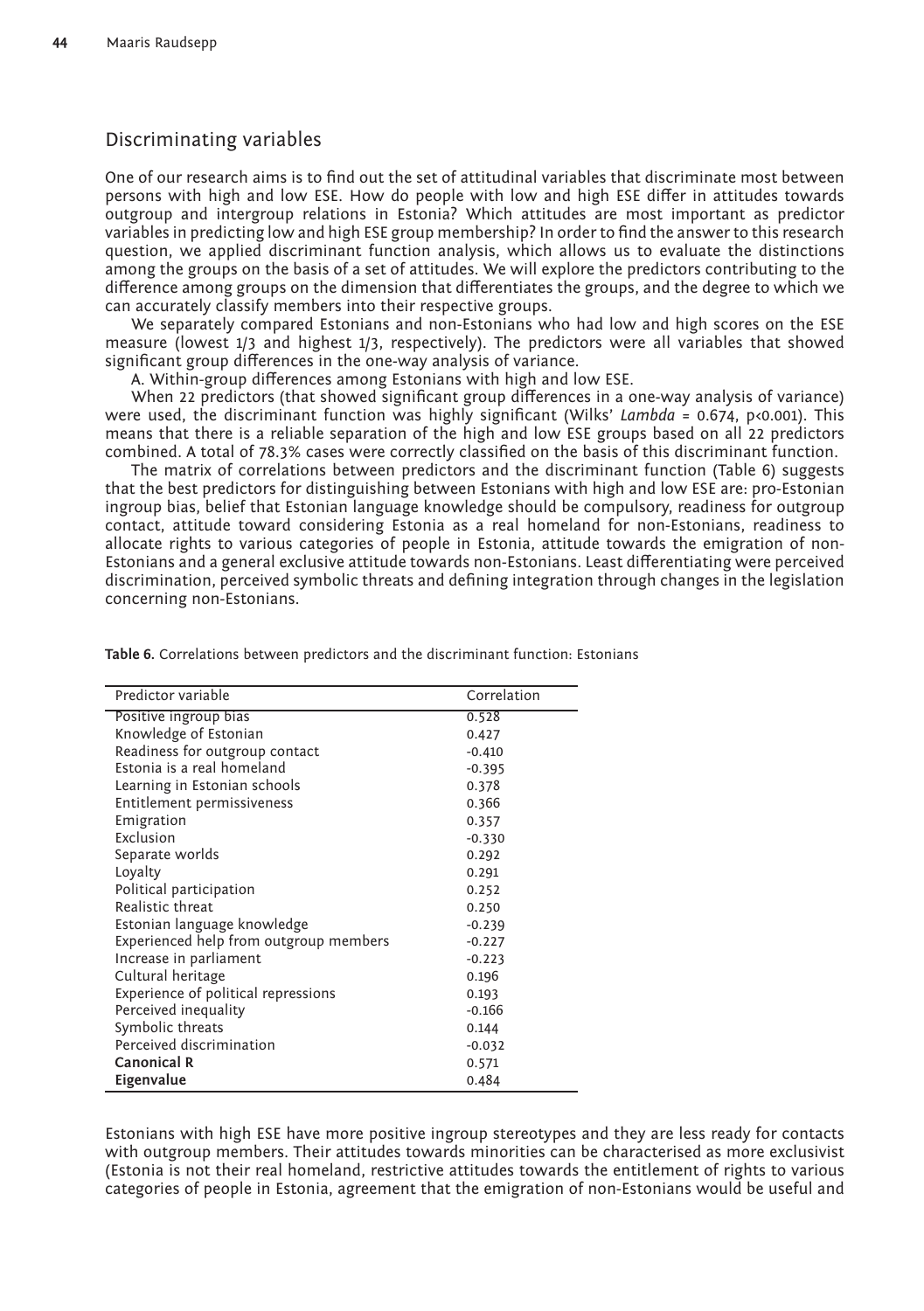that Estonians and non-Estonians live in separate worlds, doubt in the loyalty of non-Estonians, denial of their political participation, higher level of perceived threat), and more assimilative (stressing the importance of Estonian language knowledge and the learning of non-Estonians in Estonian schools) than Estonians with low ESE.

B. Within-group differences among non-Estonians with high and low ESE.

12 variables that distinguished low and high ESE groups among non-Estonians were entered as independent variables into discriminant function analysis. The resulting discriminant function was highly significant (Wilks' *Lambda* = 0.718, p<0.001). A total of 73.2% cases were correctly classified (Table 7).

**Table 7.** Correlations between predictors and the discriminant function: Non-Estonians

| Variable                                     | Correlation with the discriminant function |
|----------------------------------------------|--------------------------------------------|
| Competing capacity                           | $-0.476$                                   |
| Emigration                                   | 0.419                                      |
| Equal security                               | 0.366                                      |
| Increase of participation                    | $-0.362$                                   |
| Loyalty                                      | $-0.356$                                   |
| Readiness for outgroup contact               | 0.330                                      |
| Better conditions than in Russia             | 0.323                                      |
| Personally experienced ethnic discrimination | 0.261                                      |
| Citizenship                                  | 0.185                                      |
| Outgroup bias                                | 0.132                                      |
| Estonian language                            | 0.079                                      |
| Similarity of way of life                    | $-0.004$                                   |
| Canonical R                                  | 0.531                                      |
| Eigenvalue                                   | 0.392                                      |

More than persons with low ESE, the non-Estonians with high ESE stress the importance of competing capacity, the increase of participation and the equal security of non-Estonians; they deny more resolutely the usefulness of non-Estonians' emigration, as well as better life conditions in Estonia compared to Russia, and the importance of non-Estonians' loyalty as a characteristic of integration; they report more personally experienced discrimination and are less ready to interact with Estonians on a daily basis.

# **Conclusion**

Our aim was to examine the relations of ethnic self-esteem with intergroup attitudes. We hypothesized that high and low ethnic self-esteem will be related to significant differences in various attitudes on intergroup relations in Estonia.

The results show that there is within-group variation in the level of ESE both among Estonians and non-Estonians, but different levels of ESE differentiate more the Estonians' attitudes on ethnic relations.

We analysed relations of ESE with a set of variables that characterise intergroup relations: the amount and quality of contact with the outgroup, readiness for outgroup contact, perceived ethnic discrimination, perceived inequality between ethnic groups, perceived threat from the outgroup, ethnic stereotypes, minority attitudes.

Most correlations between ESE and separate variables were quite weak. Nevertheless, the overall pattern of relations was consistent. Discriminant function analysis enabled us to extract the attitudinal variables that differentiate persons with high and low ESE most strongly among Estonians and non-Estonians.

Relations between ESE and *other variables* that characterise intergroup relations were in the same direction both among Estonians and non-Estonians only in one case (readiness to outgroup contact), but in all other cases in the opposite directions (*e.g.* group stereotypes, perceived inequality, perceived threat, assessment of state minority policies). That indicates that majority and minority group position may have different implications for the relationship between these variables.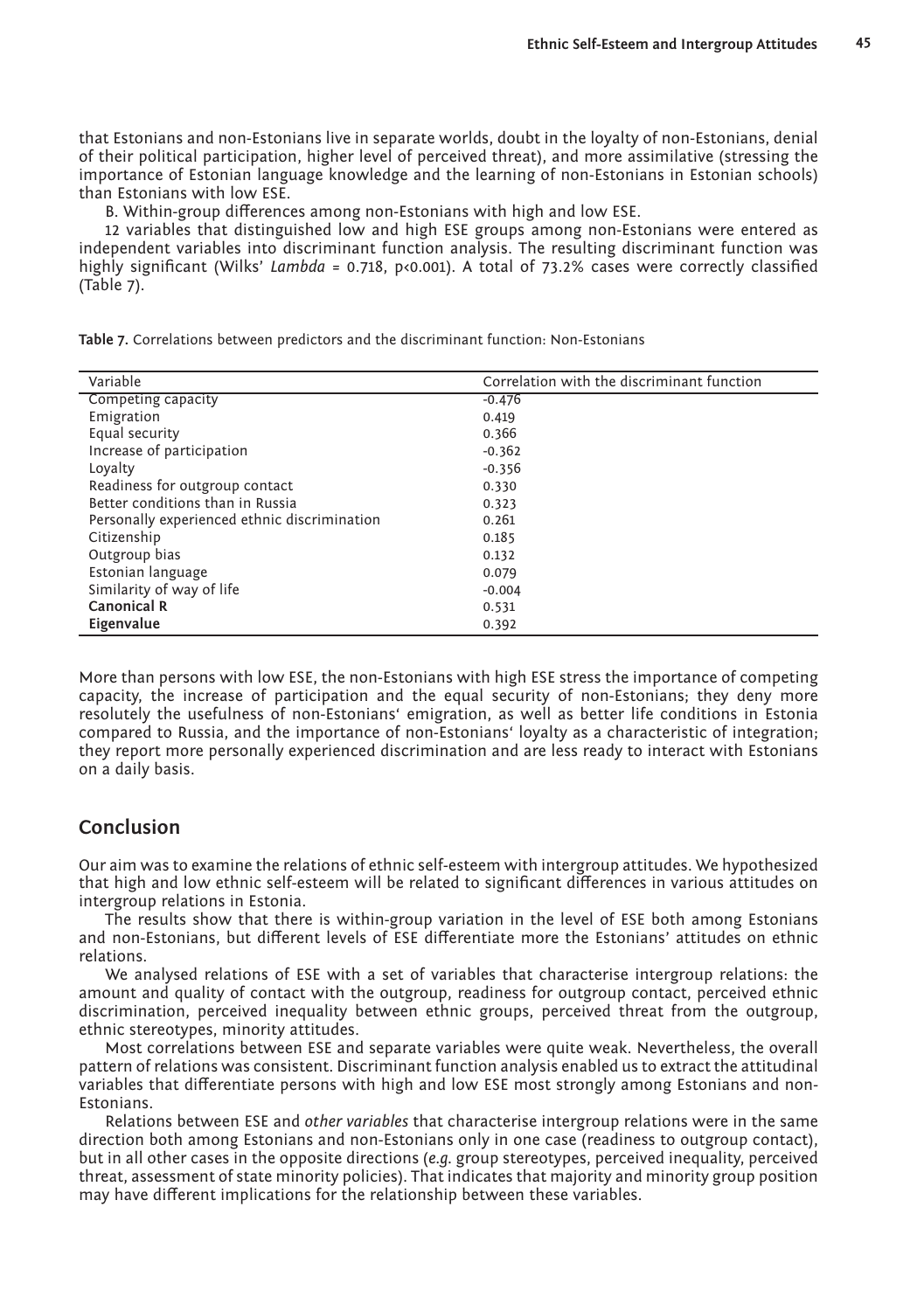To summarise, we found the following relations of ESE to the observed variables:

#### *a) Contact*

In our study, the level of ESE was not very clearly related to the *amount and form of outgroup contacts*, whereas the relationship with *hypothetical readiness to intergroup contact* was strong and consistent. The lower ESE is, the more ready a person is to engage in daily contacts with members of the outgroup (both among Estonians and non-Estonians). According to the contact hypothesis (Allport 1954, Pettigrew 1998), the amount and quality of contacts with the outgroup is related to outgroup attitudes: contacts that are cooperative, individualised, voluntary and positive improve intergroup relations.

*b) Perceived ethnic discrimination* was not related to ESE in the predictable way. Our results show that on the abstract level perceived discrimination correlated with ESE only among Estonians (the higher ESE is, the less perceived discrimination), whereas on the level of personal experiences perceived discrimination correlated only slightly with ESE among non-Estonians.

#### *c) Ethnic stereotypes (group bias)*

ESE among the Estonian majority was positively related to ingroup favouritism (positive stereotypes of one's own ethnic group). In contrast, ESE among minority non-Estonians was positively related to outgroup derogation. This result departs from the results of Valk (2000), who found that Russians high in ethnic pride rated both in and outgroups more positively than did Russians with low ethnic pride, and no connections between ethnic pride and ethnic attitudes were found among Estonians. Our results would be in line with the predictions of SIT and some research results (*e.g.* Verkuyten 2000) (for minority groups, ethnic identity is typically related to ingroup preference rather than to outgroup dislike, whereas for the majority groups both ingroup preference and outgroup dislike tend to be related to identification) if we reverse the majority-minority group labels. We see that in this case Estonians show a behavioural pattern that is characteristic to minorities, and non-Estonians behave like majorities.

## *d) Perceived threat*

Among Estonians ESE is positively correlated with perceived threats from the outgroups (both symbolic threats [*e.g.* language knowledge], and realistic threats, [*e.g.* crime level]). Persons with high ESE express significantly more sense of threat than persons with low ESE. Analogous findings are reported by Susag (1999) in a Finnish-American group: high ESE persons were more sensitive to threats to their ethnic group.

Among non-Estonians, a high level of ESE is related to lesser admittance of threats caused by non-Estonians. However, we can not compare Estonians and non-Estonians directly on this dimension because the questions were not equivalent.

#### *e) Attitudes related to the non-Estonian minority*

The level of ESE differentiated the following beliefs among Estonians: Estonia as the homeland for non-Estonians, preservation of non-Estonian culture in Estonia, loyalty of non-Estonians to the state, compulsory status of the Estonian language, emigration of non-Estonians and the cultural separation of Estonians and non-Estonians. The higher ESE is among Estonians, the more exclusive are their attitudes towards non-Estonian minorities, the more they have doubts regarding their belongingness to Estonia, and the stricter are their criteria for inclusion.

#### *f) Attitudes towards minority integration*

The higher ESE is among Estonians, the more emphasis they put on the loyalty and language knowledge of non-Estonians as criteria of integration, and the less they tend to allow non-Estonians to participate in the political life of Estonia. It appears that Estonians with high ESE would like to assimilate non-Estonians, and hold them on a hierarchically inferior position in the society.

The higher ESE is among non-Estonians, the more emphasis they put on the competing capacity of non-Estonians and their participation in the political life.

However, it should be stressed that most of the aspects of integration were assessed similarly by groups with high and low ESE.

# *g) Entitlement of rights*

The higher ESE is among Estonians, the more restrictive they are in the entitlement of various rights to different categories of people in Estonia. Among non-Estonians, ESE did not differentiate attitudes towards rights.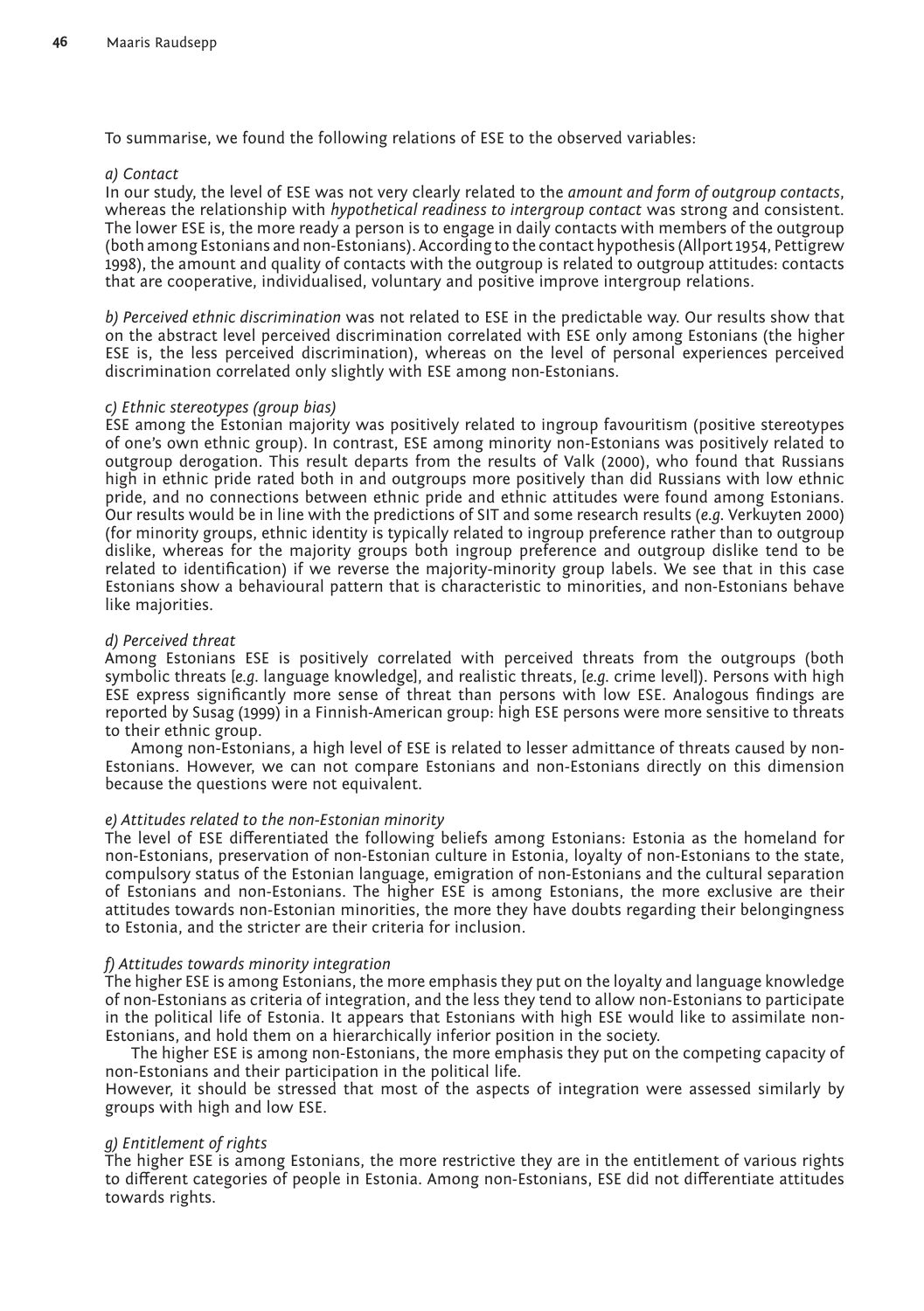To summarise, we found that *the higher ESE is among Estonians*, the less they admit to the existence of ethnic discrimination in Estonia, the more they perceive a threat stemming from non-Estonians, the more positive stereotypes they hold of their ingroup, the greater emphasis they put on the loyalty and language knowledge of non-Estonians, the less ready they are to accept the participation of non-Estonians in the political life of Estonia, and the more reluctant they are to entitle rights to different categories of people. *High ESE among Estonians* is related to a distrusting and distancing attitude towards non-Estonians and to the belief that the present citizenship policy is too mild. Estonians with high ESE tend to disvalue cultural heterogeneity in the society. They also tend to deny economic inequality between Estonians and non-Estonians. Estonians with high ESE seem to not feel connected to the outgroup, and they tend to overlook the outgroup's needs. Estonians with high ESE tend to perceive symbolic and realistic threats stemming from the outgroup. Persons with high ESE seem to be on an especially rigid position in the matters of language.

Our results are in accordance with the report by Valk (2000), where strong ethnic identity among Estonian adolescents was related to negative attitudes towards other ethnic groups, but in contrast with the results of some other studies (*e.g.* Long & Spears 1998) where people with high CSE were less negative about the outgroup than people with low CSE.

*The higher ESE is among non-Estonians*, the less they admit any dangers to Estonians, the less positive are their stereotypes of Estonians, the less ready they are to interact daily with Estonians, the more emphasis they put on the increase of the competing capacity of non-Estonians and their participation in the Estonian political life, the more they approve state support to the integration policy.

*High ESE among non-Estonians* is related to a symbolic confrontational attitude towards the outgroup (denial of language requirements, denial of Estonians' claim that emigration of non-Estonians would be profitable or that conditions in Russia are worse than in Estonia; greater acceptance of the inevitability of ethnic conflicts) and with ingroup-outgroup differentiation (denial of growing similarity of Estonians and non-Estonians). Non-Estonians with high ESE have more negative stereotypes about Estonians than persons with low ESE. Analogously to Estonians, this group is more reluctant to accept the worries of the outgroup (*e.g.* perceived threat expressed by Estonians).

Contrary to these results, Valk (2000) reports that Russian adolescents high in ethnic pride rated outgroups more positively than did Russians low in ethnic pride. The reason of discrepancy between the studies may derive from using different measures and from different populations studied.

In contrast, a *low level of ESE* among Estonians is related to more positive attitudes toward other ethnic groups, to greater readiness to interact with representatives of other ethnic groups in various spheres of life, to perception of greater similarity between different ethnic groups, to greater sensitivity towards individual and group discrimination and towards greater admittance of social inequality between ethnic groups. People with low ESE seem to be more sympathetic towards the outgroup's needs and worries and they are more ready to entitle rights to all people living in Estonia.

# **Discussion**

How could we interpret our results? In real life, intergroup relations are complex and multilayered. It seems unrealistic to explain them only with one theoretical model. We will analyse several theoretical models that can account for our results.

A. Intraindividual factors

- 1. According to the classical social identity theory (Tajfel 1981), maintaining sufficiently high self-esteem (or a positive social identity) is the main motivating factor in intergroup bias and ethnocentrism. Threatened identity (low CSE) produces intergroup differentiation. People with high and low CSE will use different strategies for supporting their identity. High CSE will lead to the enhancement of the ingroup, and low CSE will use the tactic of outgroup derogation for enhancing their self-esteem. Our results only partly fit into this prediction (in case of group stereotypes). But when analysing relations with a wider set of variables, then a different picture emerges. People with high ESE performed both ingroup favoritism and outgroup derogation. People with low ESE both in majority and majority groups tend to show more positivity towards the outgroup. We may conclude that motivational factors as conceptualized in SIT, are not the only relevant factors in this case.
- 2. An elaboration of the social identity theory has introduced some additional variables, like directness or indirectness of the expression of outgroup bias (Aberson *et al.* 2000). High CSE individuals have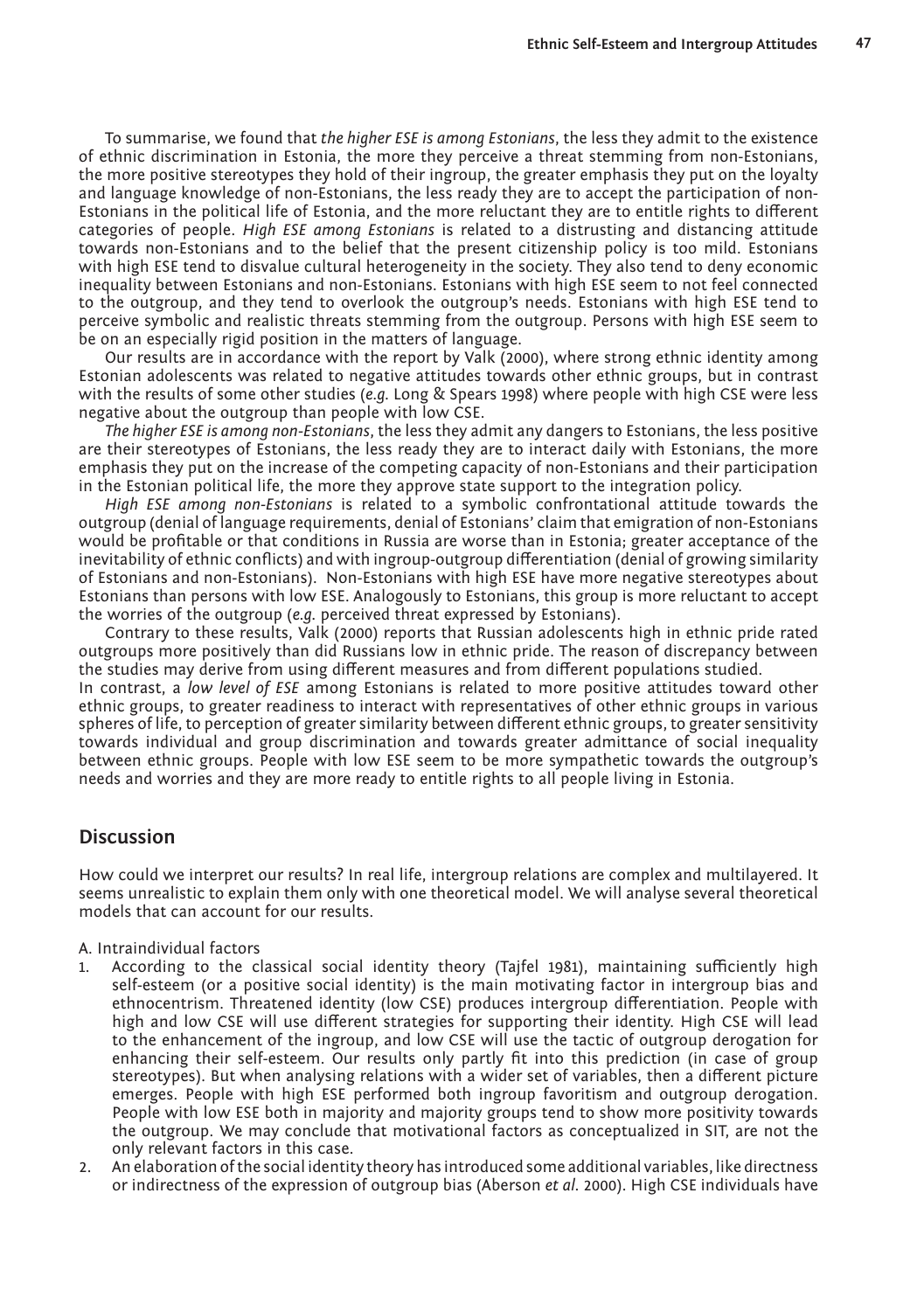shown greater ingroup bias when the expression is direct. No ingroup bias difference was found between high and low CSE groups when the expression was indirect. This means that high CSE individuals are more ready to overtly confront with the outgroup. Our results seem to fit with this prediction. Both Estonians and non-Estonians with high ESE tend to oppose the outgroup beliefs and worries more, persons with high CSE are more ready to explicit symbolic confrontation in the intergroup context, and high CSE persons use more direct ingroup bias strategies than people with low CSE. To test this model further, we should study whether the difference between low and high ESE persons disappears when we use more indirect measures of outgroup attitudes (cf. differentiation of blatant and subtle prejudice Pettigrew & Meertens 1995).

3. Jackson & Smith (1999) use the concepts of secure and insecure identity for explaining variations in outgroup attitudes. Does high ESE among Estonians refer to their insecure identity? Analysis of attitudes and opinions that accompany high ESE among Estonians indicates that in this group of Estonians we can observe a relatively high level of perceived threat from the outgroup. It is possible that that high ESE among Estonians is related to a sense of insecurity and, thus, serves as a strategy of self-protection. Even while occupying the majority position, many Estonians seem to be on a defensive position and perceive their identity as threatened. Similar tendencies have been reported by Jackson & Smith (1999) and Ruttenberg & Zea (1996): people with high CSE will use outgroup denigration as an identity-protective tactic, when they perceive their CSE as directly threatened. The fact that Estonians with high ESE have significantly more experiences of political repressions is an indirect indication that this group of Estonians may perceive greater threat from Russians as representatives of the former dominant group. Negative life experiences have caused insecurity and hostility towards non-Estonians in this category.

In the social identity theory, CSE is conceptualised as a stable individual trait. This interpretation enables us to treat our results as an indication of the relevance of a psychological parameter to some aspects of intergroup relations.

But SIT alone cannot account for the richness of intergroup attitudes. We also have to take into account the particular social and historical context of intergroup relations.

Contrary to SIT that conceptualises CSE as an individual trait, constructivist theories conceptualize CSE and beliefs related to it as social constructions that emerge and are maintained in a particular cultural and historical context. (cf. Frable 1997, Verkuyten 2000, Rahimi 1999).

Let us put our results in the context of some constructivist theories that emphasise intergroup and cultural level factors. In line with the *realistic group conflict theory* (Campbell 1965) and the *integrated threat theory* (Stephan *et al.* 1998, 2000), an objective conflict of interests between groups (*i.e.* real threat from the outgroup) and a perception of symbolic threat from the outgroup increase ethnocentrism. Our results (perceived threat, assessment of aspects of integration policy) again show different sources of threat for Estonians and non-Estonians, and consistent relations between the perceived threat and the level of ESE.

There are indirect indications in our study that the level of ESE is also related to a preferred *strategy of intergroup adjustment (acculturation).* It seems that the majority group members with high ESE tend to choose the strategy of separation or assimilation when dealing with outgroup minorities (see question battery on minority attitudes). Persons with high ESE seem to believe in the self-sufficiency of their ingroup and, hence, they are self-distancing from the outgroup and not particularly interested in intergoup cooperation or interdependency between the groups. They reject the idea of any adjustment from the part of the majority. In our study, Estonians with high ESE are also relatively more hostile towards the ideology of cultural pluralism and intergroup harmony within the society compared to persons with low ESE.

On the other hand, minority group members with high ESE in our study tend to prefer the strategy of separation and to oppose the strategy of assimilation. Doise (1998) has analysed personal identity as a *social representation.* Our study has demonstrated that ethnic identity can be similarly conceptualised as a social representation: there is common knowledge about ethnic identity; certain organising principles rule individual positioning in relation to this common knowledge frame, and levels of ESE as variants of individual positioning on this dimension are systematically related to a set of attitudes concerning the intergroup situation in Estonia. The strength of (ethnic) identity functions here as a regulative device in the choice and maintenance of certain belief systems.

In line with the *social dominance theory* (Sidanius & Pratto 1999), we propose to consider both CSE and related beliefs as components of a system that consists of some individual predispositions, on the one hand, and external (social cultural) supporting tools (legislation, ethnic policy, social representations and cultural beliefs concerning intergroup relations, messages from the media,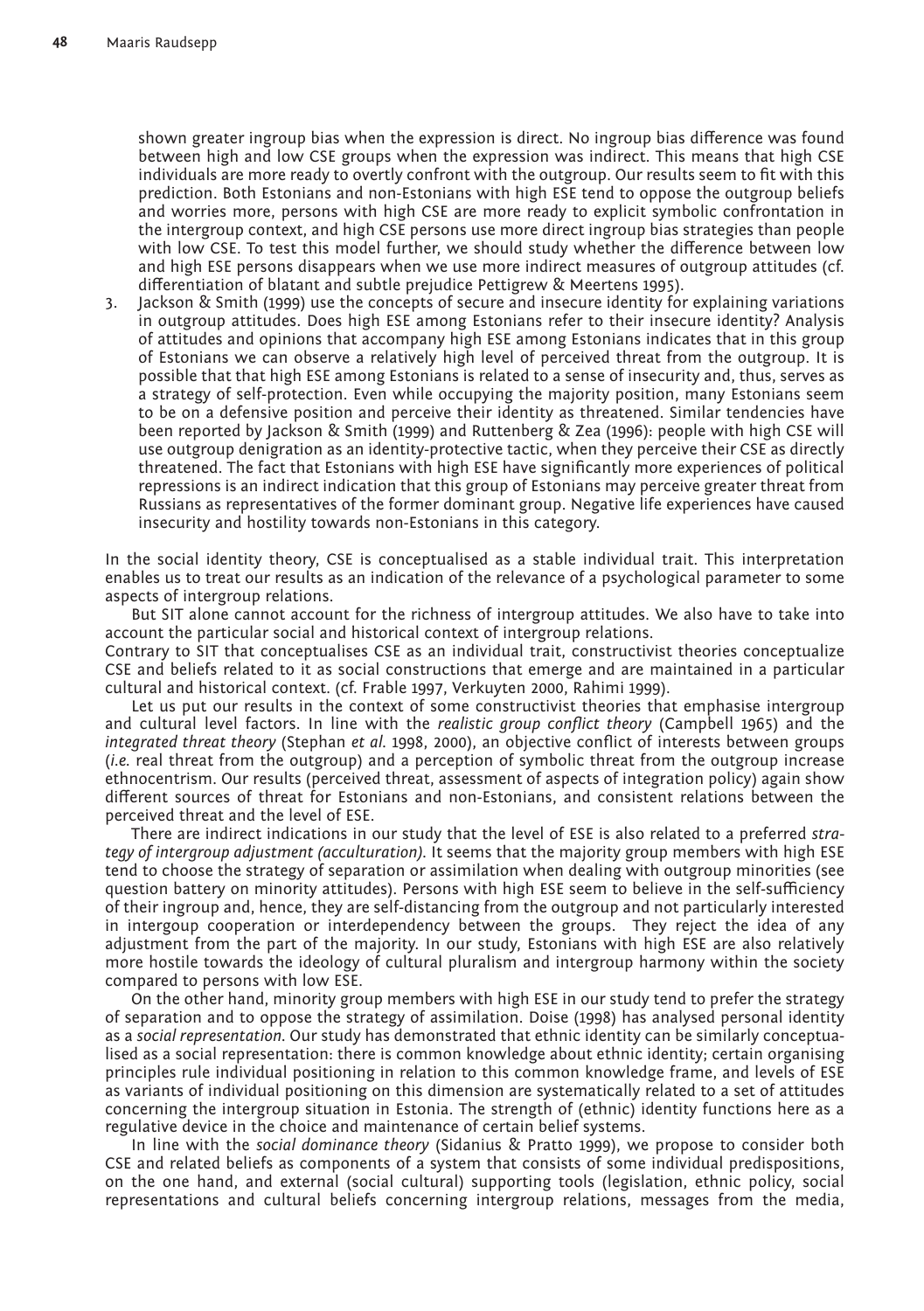actual pattern of political forces, *etc*.). This set of tools reflects particular historical and sociopolitical circumstances.

A person with the individual tendency to self-distance from the outgroups (which may be related to the emotional memory of negative experiences) encounters various sociocultural supports to his tendency in Estonia: exclusive citizenship policy, permission to express hostility towards Russians in the media, dominant interpretation of the recent history that is unfavourable to non-Estonians (depicting them as occupants and illegal immigrants, collective memory of political repressions by Soviet authorities), state policy of division of permanent population into citizens and non-citizens, dominant ideological pattern of ethnocentrism, negative images of Russians as commonplace and taken-for-granted part of background culture, *etc*. We can speculate that this set of beliefs belong to a culturally established prototype of genuine Estonian identity (cf. Huddy 2001)

A person with a neutral or positive attitude towards non-Estonians (tendency of less ingroup bias, low CSE) can find different means of sociocultural support: policy of integration of non-Estonians, norm of political correctness, ideology of human rights.

The questionnaire that we analysed was constructed on the basis of widespread beliefs circulating in the media, and it contains fragments of various legitimising myths (*e.g.* socially constructed threat from the outgroup). The results show that people with high ESE tend to prefer those legitimising myths that enhance group hierarchy (*i.e.* inequality between majority and minority groups), and people with low ESE are likely to choose hierarchy-attenuating beliefs.

Different patterns of the relationship between ESE and a set of attitudes on interethnic relations indicate that high and low ESE persons construct *different meanings of ethnic identity.* Huddy (2001) has differentiated group prototypes, core values and representations of the outgroup as the main components of the meaning of identity. She maintains that it is the meaning (strength) of collective identity and not its existence that determines its psychological consequences.

The constellation of interconnected attitudes is regarded here as an indicator of the meaning of collective identity.

We can differentiate two broad sets of societal beliefs (Bar-Tal 1999) that are consistently related to different levels of ESE. It seems that persons with low and high ESE base their beliefs on different implicit ideological assumptions. Bar-Tal and colleagues (1994) have demonstrated that the so-called doves and hawks position in conflicting intergroup relations in Israel is related to choosing different types of arguments for legitimising their beliefs (respectively, peace and morality used by 'doves' or security and historical arguments by 'hawks'). It seems that the level of ESE is similarly related to certain systematically organised beliefs about intergroup relations.

On the one hand, the tendency to perceive legitimacy and stability of the existing intergroup situation, to preserve the status quo (*e.g.* citizenship policy), self-distancing and hostility towards other ethnic groups, justification of ethnic conflicts, *etc*., enables to characterise this complex of beliefs as *conservative* or *security-orientated* (cf. Braithwaite 1997). Persons with high ESE tend to rely on 'legitimising myths' that enhance ethnic group hierarchy (cf. Sidanius & Pratto 1999). Our results indicate that persons with high ESE in both majority and minority groups tend to construct their ethnic identity as an opposition to prototypical beliefs that are attributed to the outgroup.

Both among Estonians and non-Estonians, high ESE is related to a greater differentiation of ethnic groups and to attitudes that seem to be an assertive response to extreme positions attributed to the outgroup. Here it seems appropriate to use the term 'defensively constructed high CSE' (Rahimi 1999). It seems that they have an imaginary dialogue with the outgroup, and construct their self-definition by relating it to the outgroup – very similarly to the process that has been described by Kelman (1999) as negative interdependence between two identities: perception of the other as a source of one's own negative identity elements, especially viewing oneself as a victim and perceiving threat from the outgroup. Among non-Estonians with high ESE, claims for rights are relevant identity elements. In contrast, Estonians with high ESE tend to deny the entitlement of rights to non-Estonians.

In contrast, persons with a low level of ESE tend to perceive intergroup injustice, they have a more critical attitude towards the present situation in the minority policy, greater tolerance towards minorities and a preference for intergroup harmony. Such general orientation could be characterised as *liberal* or *harmony orientated* (cf. Braithwaite 1997).

Relations between the level of ESE and liberal/conservative orientation requires further research that would test whether high ESE among Estonians is related to political conservatism and a generalised social dominance orientation.

CSE has different meanings and psychological implications for members of the majority and minority groups. In many cases, an asymmetric pattern of relationships between ESE and intergroup attitudes was found.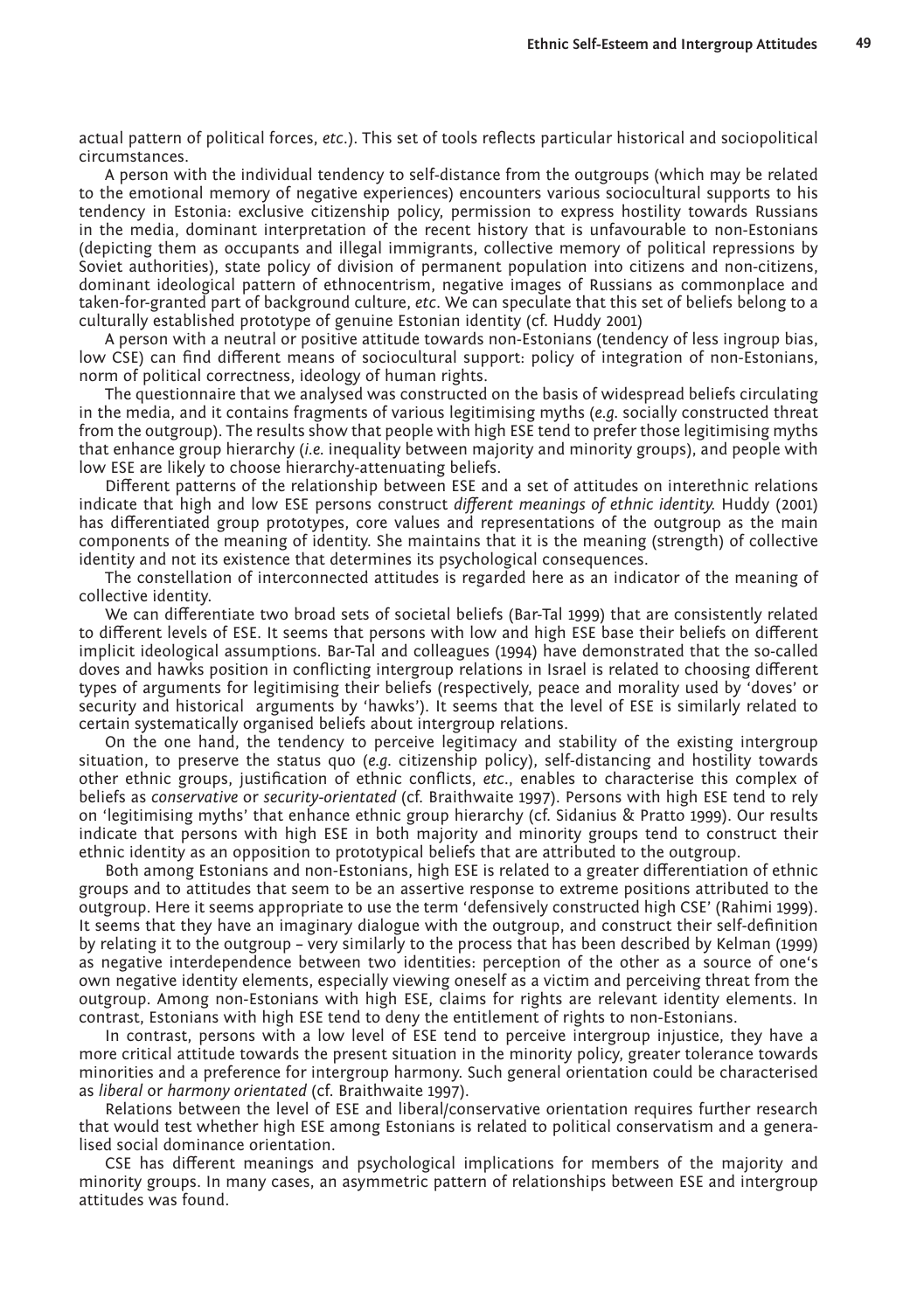# **Policy implications**

The results indicate that mutual recognition of different ethnic groups in Estonia is promoted by relatively low ESE and hindered by relatively high ESE. In particular, strong ESE among Estonians might be a socio-psychological barrier for respecting non-Estonians as equal social partners in contemporary Estonia. On the other hand, strong ESE among non-Estonians is a barrier to understanding the worries and threats that are widespread among Estonians. Different levels of identification with the ethnic group appear to be related to qualitatively different collective beliefs. Among Estonians the set of attitudes and beliefs that is related to a high level of ESE is rather an obstacle for the mutual integration of Estonians and non-Estonians. Strong ESE may be functional in extreme situations that require collective mobilisation, but in more stable conditions high level of ESE may be dysfunctional. In this respect, promoting other variants of collective identity (and sources of collective self-esteem), *e.g.* civic national identity instead of an ethnic national one – a kind of transcendent identity that does not threaten particularistic identities of any group (cf. Kelman 1999), might be more perspective. The revealed ingroup diversity among Estonians implies differentiated strategies in constructing a common civic identity.

## ......... **References**

Aberson, C.C., Healy, M. & Romero, V. (2000). Ingroup bias and self-esteem: A meta-analysis, *Personality and Social Psychology Review* 4(2) 157-173.

Allport, g. (1954). The nature of prejudice. Reading: Addison-Wesley.

- Bar-Tal, D. (1999). *Shared beliefs in a society. Social psychological analysis.* Thousand Oakes: Sage.
- Bar-Tal, D., Raviv, A. & Freund, T. (1994). An anatomy of political beliefs: A study of their centrality, confidence, contents, and epistemic authority, *Journal of Applied Social Psychology* 24(10): 849-872.
- Bergman, M. (1998). *Acculturation, identity, and intergroup relations of Mexican Americans and European Americans.* PhD thesis: University of Cambridge.
- Berry, J.W. (1984). Multicultural policy in Canada: A social psychological analysis, *Canadian Journal of Behavioural Science* 16: 353-370.
- Braithwaite, V. (1997). Harmony and security value orientations in political evaluation, *Personality and Social Psychology Bulletin* 23(4): 401-415.

Breakwell, G. (1993). Integrating paradigms, methodological implications, in G.Breakwell & D. Canter (eds), *Empirical approaches to social representations* (180-201). Clarendon Press: Oxford.

Brown, R. (2000). Social identity theory: past achievements, current problems and future challenges, *European Journal of Social Psychology*, 30: 745-778.

Campbell,D.T. (1965). Ethnocentric and other altruistic motives. In: D. Levine (ed.), *Nebraska symposium on motivation. Vol. 1.* (283-311). Lincoln: University of Nebraska Press.

- Crocker, J. & Luhtanen, R. (1990). Collective self-esteem and ingroup bias, *Journal of Personality and Social Psychology* 58: 60-67.
- De Cremer, D. & Oosterwegel, A. (1999). Collective self-esteem, personal self-esteem, and collective efficacy in ingroup and out-group evaluations, *Current Psychology: Developmental, Learning, Personality, Social* 18(4): 326-339.

Doise, W. (1990). Social beliefs and intergroup relations: the relevance of some sociological perspectives, in C.

- Fraser & G. Gaskell (eds), *The social psychological study of widespread beliefs* (142-159). Oxford: Oxford University Press.
- Doise, W. (1986). *Levels of explanation in social psychology*. Cambridge University Press.
- Doise, W. (1988). Individual and social identities in intergroup relations, *European Journal of Social Psychology*, 18: 99-111.
- Doise, W. (1998). Social representations in personal identity, in S. Worchel, J.F. Morales, D. Paez, & J.-C. Deschamps (eds), *Social identity: international perspectives* (13-23). London: Sage.
- Frable, D.E.S. (1997). Gender, racial, ethnic, sexual and class identities, *Annual Review of Psychology*, 48: 139-162.

Huddy, L. (2001). From social to political identity: A critical examination of social identity theory, *Political Psychology* 22(1): 127-156.

Jackson, J.W. & Smith, E.R. (1999). Conceptualizing social identity: A new framework and evidence for the impact of different dimensions, *Personality and Social Psychology Bulletin* 25(1): 120-135.

Jasinskaja-Lahti, I. (2000). *Psychological acculturation and adaptation among Russian-speaking immigrant adolescents in Finland.* University of Helsinki.